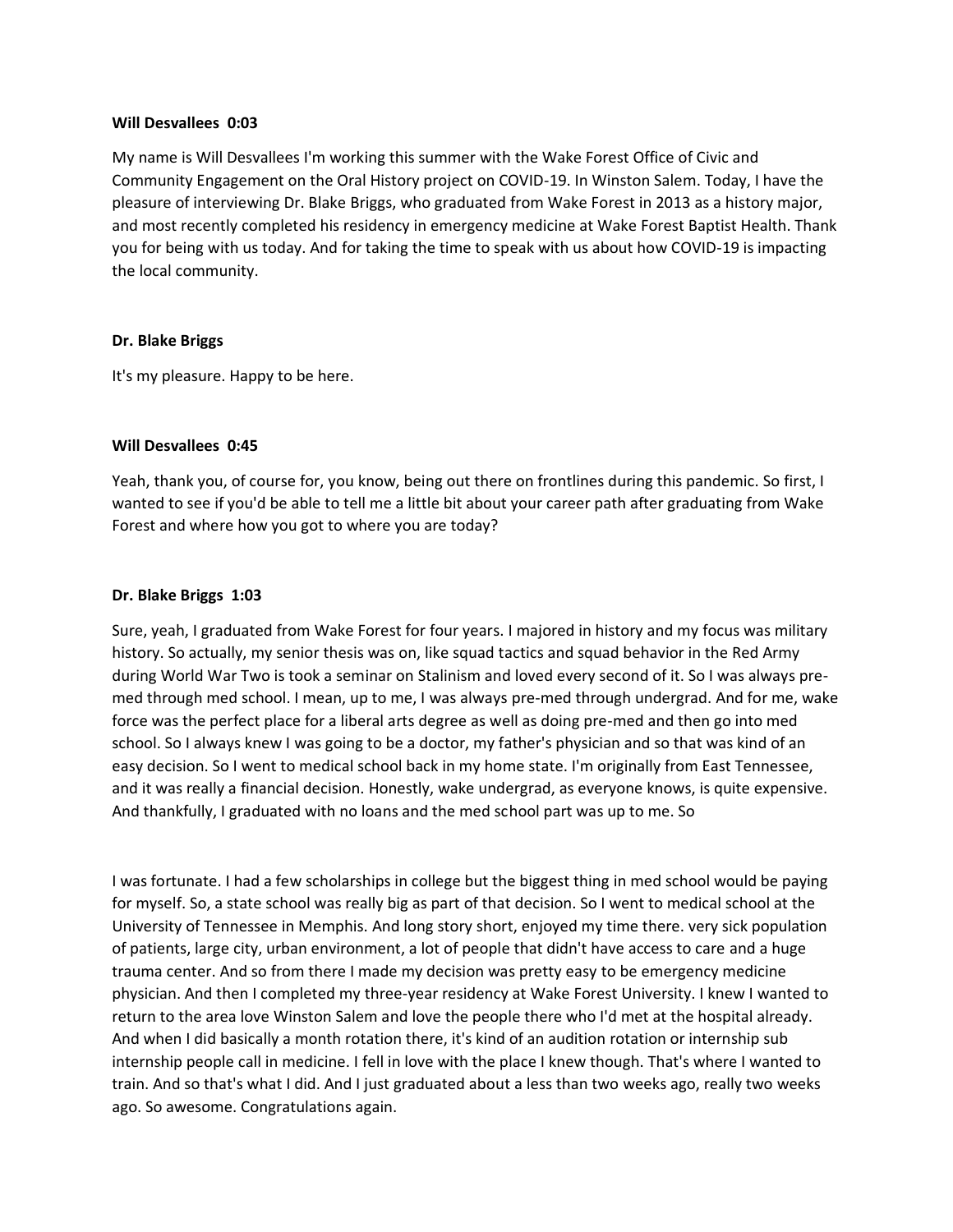## **Will Desvallees 2:55**

And so during your residency at Wake Forest, Baptist Health, were you there in early March to witness the pandemic and the breakout of the pandemic?

## **Dr. Blake Briggs 3:08**

Yes, I did. I was on. I did yeah, I finished I worked shifts up until June 30. Literally. And nationwide residencies throughout the country, changed years or change. They graduate and move on every June to July. So rounded. Famously, there are some exceptions but in general in the country, July 1, nationwide, America marks the first day of new doctors starting residency. And June 30 typically marks the last day of a doctor finishing his residency, his or her residency.

There's some exceptions, but in general, that's what it is. So yeah, I had shifts all the way scheduled up to June. And so I did see the rise and continuation of COVID-19. You know, it's the beginning and March when things were kind of starting to people were talking about it really people were talking about January and really started to hit home.

On April and in May and June. So yeah, I saw throughout the spread and kind of the whole process. I was also on a research paper that just got published on and now analyzing Google Trends and analyzing the public at large the nation response to COVID and kind of their feeling about COVID nationwide, which was a interesting study.

### **Will Desvallees 4:21**

Yeah, no, that is, that is awesome. In the end, would you say that as the virus progressed in the pandemic, as infections rose, that the environment at Wake Forest Baptist intensified and became more difficult?

### **Dr. Blake Briggs 4:46**

It's interesting, actually, you know, in healthcare and this is just the case in our hospital. every hospital is its own little microcosm, I think. And, you know, if you go to New York and Seattle, they were hit very early, very fast early on, and they by far New York City was hit the worst not just not it's not just media flub reports actually was pretty horrible. And then the, the destruction brought by COVID-19 in New York City is absolutely awful. They by far had some of the worst cases worldwide. And so their environment was completely different from Wake Forest Baptist Health. You know, one we're in Winston Salem, North Carolina, Forsyth County, and North Carolina in general, which is a less populous state than New York City, in New York in general. So what I'm getting at is that our response was a little bit slower. And it's really interesting, and it's just a reflection of the public's response to COVID-19. And the difference of healthcare and intersection of healthcare and in the public and the media, so many different avenues. We can go into later some of your questions you have but in general, healthcare, ramped up early on in most cities except for wake and that's because we didn't really have many cases early on.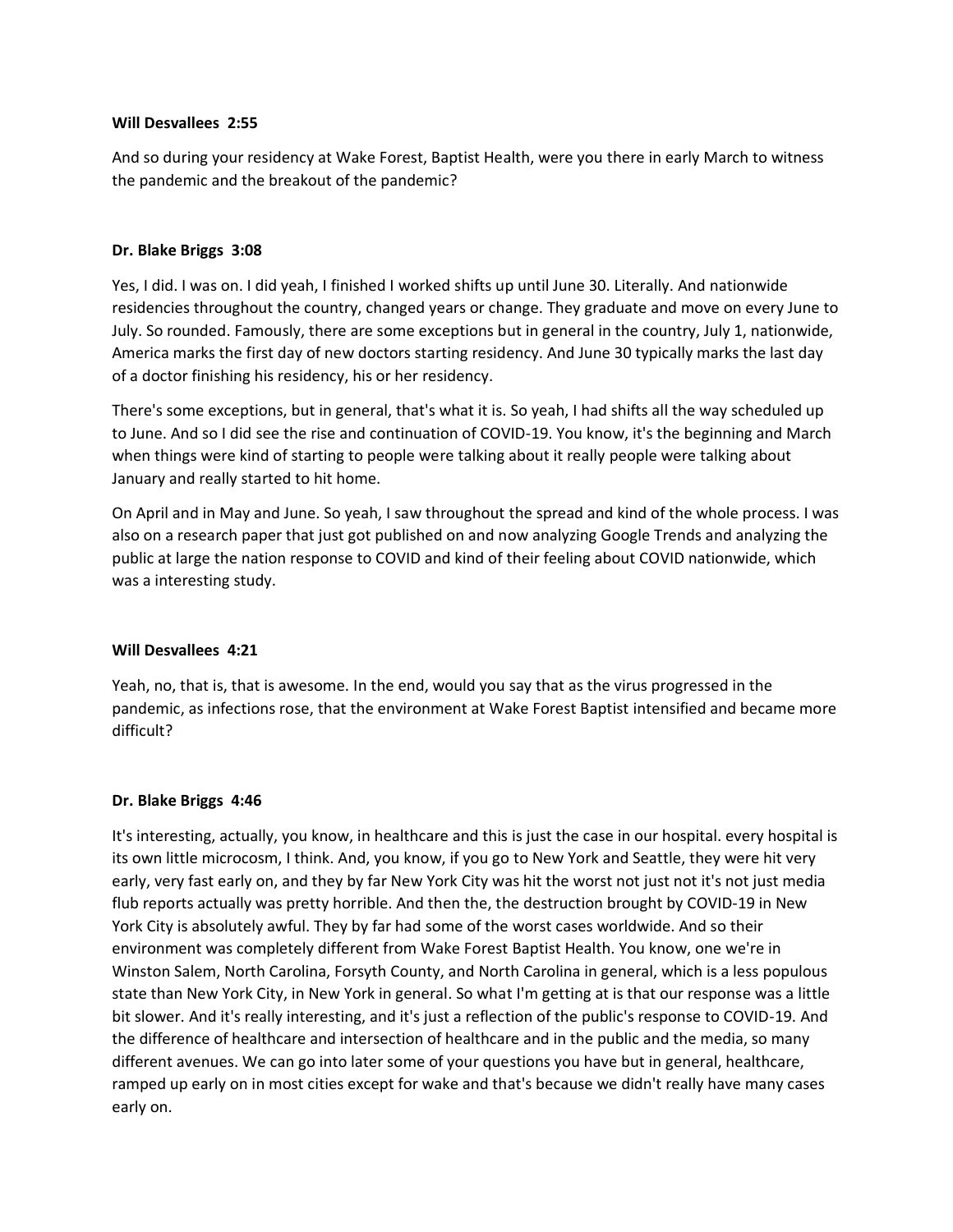You know, again, we were in a rural area, not many people are traveling internationally Winston Salem compared to New York City. And so in the spread is just not as much, you know, the traffic through woodsman was is not as high as Charlotte or Raleigh, or bigger cities DC, New York. So, because of that our cases haven't really started spiking as you can see until like now, that's why you see more rural estates that are getting either one they're testing more than two. They are now the virus has reached those areas from more popular areas, if that makes any sense. And so my long answer to your your easy question, I made it more difficult. I have a habit of doing that is in general, the public's response early on in March, April was oh my gosh COVID-19 is here and people are dying, which is true in certain areas. The problem is and this is what happens unfortunately in the 21st century and you as a if you're a journalism obviously no taste is here. If you write often see the news is that people have a very short attention span unfortunately So when it's two months later, people are sick of dealing with COVID. In the healthcare now, Baptists is now very busy with Coke. See, COVID every day, when I was finishing my shifts there and about to graduate, I saw maybe 20 cases a day at COVID. And in March, I saw zero. So it's really just an example of kind of things ramped up in different periods. It's hard to predict.

#### **Will Desvallees 7:20**

Right. Yeah, no, absolutely. And, you know, as a med student when it took place, and now being a former med student, how long from when it first broke out, or even before it really hit the United States: How concerned or how did you perceive the pandemic, before it was declared a pandemic by the W.H.O. (World Health Organization)?

#### **Dr. Blake Briggs 7:42**

Sure, mixed views. I'm a very skeptical person in general when it comes to a lot of things. And I try to frame my medical practice on being extremely skeptical of almost everything I read, and I am almost too harsh. I need to find collaborating sources or I need to find other studies that can other studies that back some evidence up prominence in medicine, it's just impossible to do that on a regular basis. There's so many things in medicine we still don't understand, much to the surprise of most of the world is that the medical community still does not understand a lot of things. And the things that we do on a regular basis are often not even based on research. Because we just don't know the answers to a lot of things. One, because it's unethical to do certain studies. And you'll never know the answer. And two, because it's just we don't know, we don't have the technology yet. And so going back to COVID. You know, it's difficult because initially, a lot of people were comparing to the flu, which is now looking back very incorrect. And now and then also people were really, you know, unfortunately, I've always had those two extremes when major events happen to you, the people that are thinking that this is the next sort of Ebola, which is false to even compare the two. And then you have people that on the other end are saying this is nothing we should even be worrying about this And I'll be honest, I was just kind of somewhere in the middle. I didn't really know think about it. If I had to say if I had to give you my honest answer without appearing like I was, white is the clean snow and didn't have any opinion on it. I was in the more of the skeptical side of it. You know, I don't know how big of a deal this is going to be. Is this just another respiratory virus? That's seasonal? Could it be like SARS? Can it go away? I thought it was going to go away earlier, actually. And so I was mistaken on that. And it has become a much bigger issue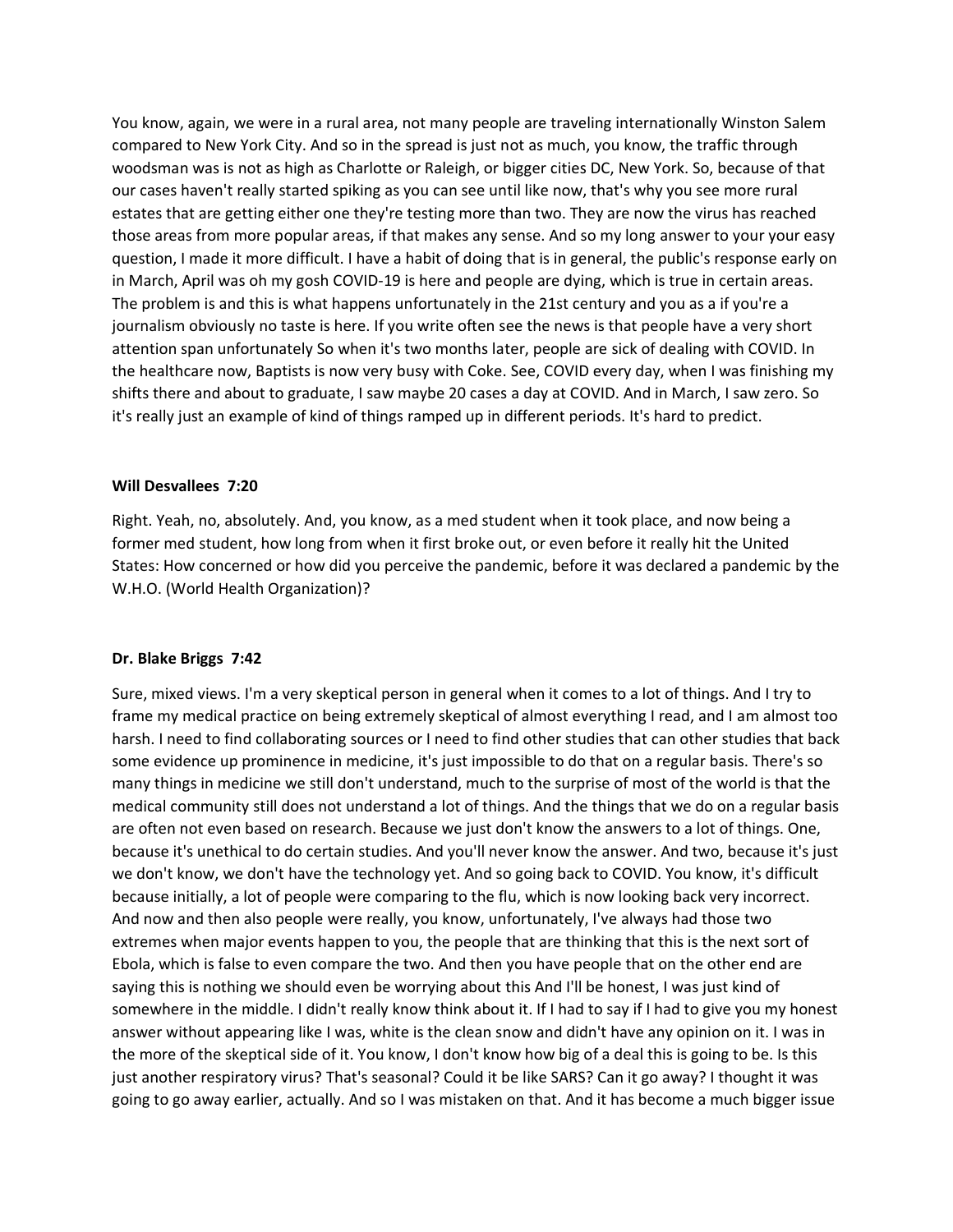than a lot of physicians originally thought. But I would say overall, the vast majority of the healthcare community has maintained and to some extent has been corrected. This is a really big deal, a bigger deal than what people initially thought.

### **Will Desvallees 9:45**

Yeah, absolutely. It was really shocking. It took everyone by surprise. So I was wondering, do you think people in an emergency room right now, suffering from other injuries, or at least at Wake Forest Baptist. People suffering from non COVID related illnesses or suffering from injuries that have to go to the emergency room. How risky is it for them to enter and emergency room and risk contracting a COVID-19 infection?

### **Dr. Blake Briggs 10:29**

That's a good question. That's something that actually was a huge issue early on. Excuse me, early on. So it's really interesting, you know, again, the public perception, you know, March and April, when we saw almost no COVID-19 cases, not that many in Forsyth and Wake Forest Baptist ours were dead. And this was all over the news. It was almost silly going to work they had to cancel doctor's shifts, they cut back on their nursing staffing. And a lot of people don't know this because again, the media was rightly so focusing on how serious and deadly the viruses and in New York How many people are dying. It's totally true. The rural areas, the United States, in smaller towns worldwide, especially United States, we're not seeing a lot of COVID yet, and now we are. But early on, we weren't seeing anybody. And of course, everyone's just freaking out of going to the hospital in public. This was early on when pretty much I think the vast majority the public believed, the media hype and that sort of thing. And, and so the ER volumes were at historic lows at Baptist (Wake Forest Baptist Health) and I'm sure it's the same at other hospitals. And so much of that actually worried myself and many doctors, for two reasons. One, obviously, for the patients who are wondering, "Hey, where are all these sick patients?" Because people, you know, again, if you work in healthcare, people don't just not get sick anymore. They have other problems that are coming up like people will always have heart attacks. People will always have strokes, the coronavirus when it comes in, hits in the ER volumes go down. It doesn't mean suddenly no one's having heart attacks anymore, it just means very scarily that people are having heart attacks at home and refusing to come in or ignoring their complaints, not to mention they may have canceled doctor's visits, they may have canceled procedures, they had cancelled scheduled surgeries. And so that brings me to my second point which doctors are worried about in most healthcare people is that the money in the hospital just took a nosedive. You can imagine that really the only major source of revenue at a hospital is not really the patients coming into clinic or an ER for just typical respiratory complaint. It's the people that come in that need surgery, and such procedures make a lot of money in health care. And so hospitals, unfortunately, around the country, especially small county hospital, very tiny hospitals that don't have a lot of academic support, or they don't have financial support, and they rely heavily on their outpatient surgery clinics. They're in the red, a lot of hospitals are in the red and they may not make it out of this. And so to answer your question early on in the ER, it was dead. I felt stupid going to work actually, it was really funny in a horrible way. Because you know, everybody was talking in March and April about healthcare heroes and people going to work on the frontlines. And, and to me, you know, it's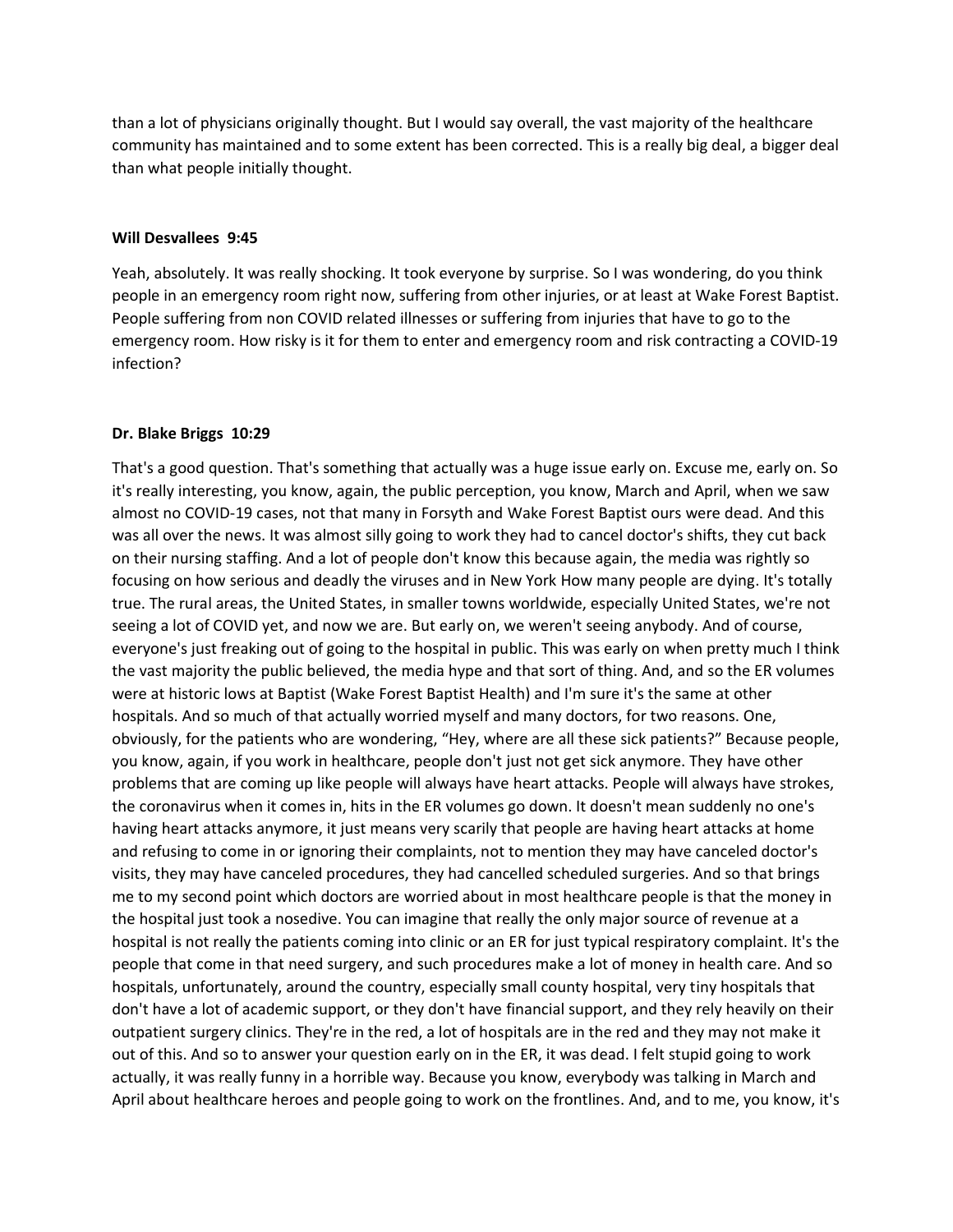a whole different topic. If you really wanted to hear about it later, I wrote a piece actually, for the Wake Forest journal school medicines, I can't really give all the details in the journal. They think it comes out in the next month or so. But in general, I gave a little piece about a one pager on reflection on Ghana. My opinion and some other doctors' opinions on how to even kind of deal with everybody calling you a year all the time when I really honestly don't think I'm an error at all. I think I'm just doing my job. And that's what I think a lot of healthcare workers think too. And there's some there's an exception of them that kind of milk it a little bit, but in general I didn't I definitely didn't feel like I was doing anything in March April's twiddling my thumbs most the time on shift there was nothing going on. Now of course, it's it is back to normal volumes. A lot of patients coming in with other injuries. And it's back to somewhat higher volumes. Now, typically in the summer months, just depends on your region, of course, but just for the layperson and not in healthcare. Summer months are typically filled a lot more with trauma patients. So, People are more out and doing things in the summer. So a lot more car wrecks unfortunately a lot more gunshots, stab injuries and boating injuries. And versus the winter, which is a lot more respiratory flu illnesses, which I can't imagine how awful it's going to be this year, with flu and covid. So to get back to your original point, for medical advice purposes, what I tell everyone if you have an actual emergency you need don't do not even hesitate you need to come to the emergency room. The emergency room is the only place in the country. That's the best place to manage emergencies, not urgent care, not your doctor's office. And so if you actually think you have an emergency, and you can always call the hotline and kind of talk to a nurse and see, but I would tell patients if you're worried about something and extremely concerned, you should always come sit around. You should never ever hesitate, and you're not expected at home to Google things and try to diagnose things yourself. It's just not going to work. You need someone to actually see you and judge what's going on to the people that have had you know, let's say a complaint for two years, and they haven't seen their doctor for it yet. Yeah, sure, I think if it's nothing emergency and non-emergency, then you should go see your doctor and not risk going to the ER sitting in the waiting room potentially with other people that are sick. But it's your question, you know what, I would highly encourage people to always seek emergency medical care if they are concerned about something or they know that they're worried about a material complaint.

### **Will Desvallees 15:22**

Yeah, no, absolutely. And in Forsyth County, one of the one of the most shocking statistics and this is something we're seeing throughout the United States in terms of disparities and who the virus infects adversely, there's a statistic which was really shocking to me 13% of the demographic in Forsyth County is Hispanic, though, they make up 68%, let's just say 65% of COVID-19 infections in the county. Is that something that you saw and can speak on while you were at Wake Forest Baptist Health?

### **Dr. Blake Briggs 16:14**

I'm not surprised at all. That's something I saw every day. In fact, I even commented on it work often. Most of the patients that are coming in that are Hispanic, I'm not surprised if they have it. several reasons why this is true. And it's actually quite interesting. I reach my own conclusion on it, then I kind of formed it by reading reports and seeing that it was true throughout the United States. For starters, Hispanics usually have large households, or they live in large households with other people if they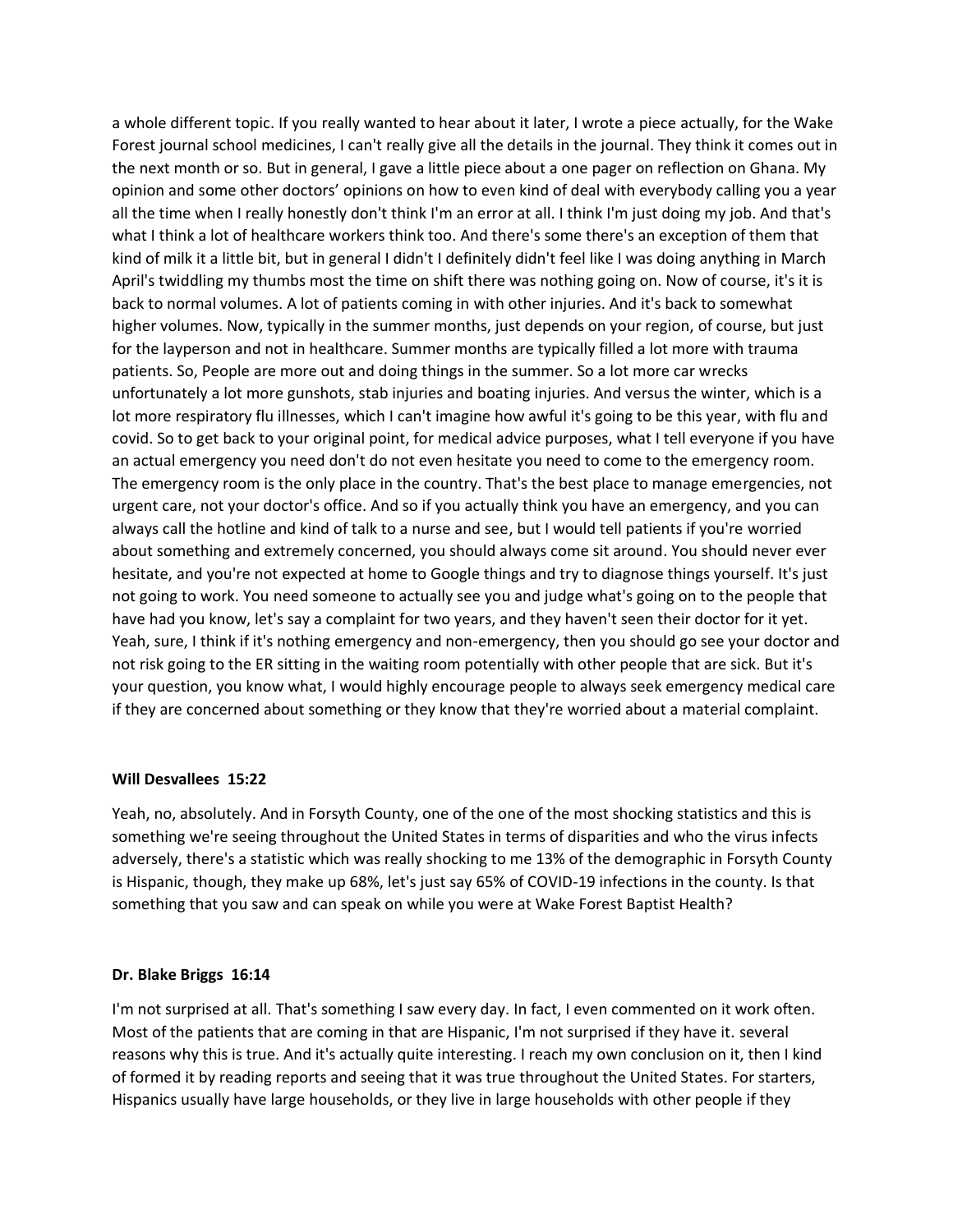usually have larger families. And they usually have extended family live with them. So one, it permits more asymptomatic spread for younger Hispanics that are healthy, like children and younger, younger Hispanics who are at work, so they give it to other people around them in their communities. They usually mostly spend again, most, if not all, will have church communities as well that they link up with and they spread it through those groups and social networking. And unfortunately, this is tough for their older population, like the elders of the family who live in the house, they have a high risk of getting very sick. As we know, COVID-19 is worse for elderly patients and people with chronic disease are immunocompromised. And then lastly, and this is probably one of the more social parts of this whole point is that Hispanics, typically or they usually, for the most part, again, they hold working class jobs and unfortunately they are in a position where their employer will not typically grant them days off. And so this is one whole different social issue but to that allows them to go to work with an infection and spread it to other people, when in reality, a lot of workers should be giving those 14-day or 7-day leave absences for quarantine at home. And a lot of managers are not getting those. And another point is, is a lot of them especially people that are poor working class, and that's just the semantics, but everyone, they can't take time off. Even if their employer does give it to them, they are trying to put food on the table, they're trying to work hard. And some of my favorite patients to take care of they are my favorite patients to take care of is one. That's that veterans and then to my favorite people to take care of our working class Americans and are migrant workers. And just because of the they usually only come to the ER when something's really wrong. Because you can imagine that a lot of them don't have insurance. And so if they come to the ER, they don't even have a doctor, typically they come to the ER, you know, it's big deal, something something's going on. And they must feel really bad or something happen, and they're usually very grateful for the care they receive. So yeah, that's a that's a true thing. I saw it every day and most people agree with it. They have much hiring veterans, right? Yeah.

# **Will Desvallees 18:57**

And throughout the pandemic, there's been a lot of news reports and shockingly so even still today that you know, ER physicians have had to reuse protective gear such as masks. From your perspective at Wake Forest Baptist Health, Do doctors have what they need? And if they if they didn't, then do they have it now?

### **Dr. Blake Briggs 19:22**

Again, this is a question that depends on your region locale. So for the most part, let's say from my experience away By the way, my opinion of a Wake Forest Baptist isn't as you know, a reflection the entire institution, I only work in the ER and I also have not worked there for two weeks. So I don't know what's changed. But from my time from March to June (June 30<sup>th</sup>), I can tell you that for the most part, we did have what we need. We had to ration. So we would have to wear every eight hours you'd have to wear one surgical mats. And then if you're doing a procedure or anything that's something called aerosolized means that if the droplets and they are potentially if they potentially had code Before they did that, mean that a positive case, so they're positive confirm case or there are something called a p UI person under investigation, we don't have their test results yet. Those two type of patients have a potential of spreading a virus right. And not just through coughing or, or speaking close to you, it's that if you're doing a procedure, like you have to put them on a ventilator, or you have to administer oxygen to them, or you have to give them a breathing treatment or something like that, you have the chance of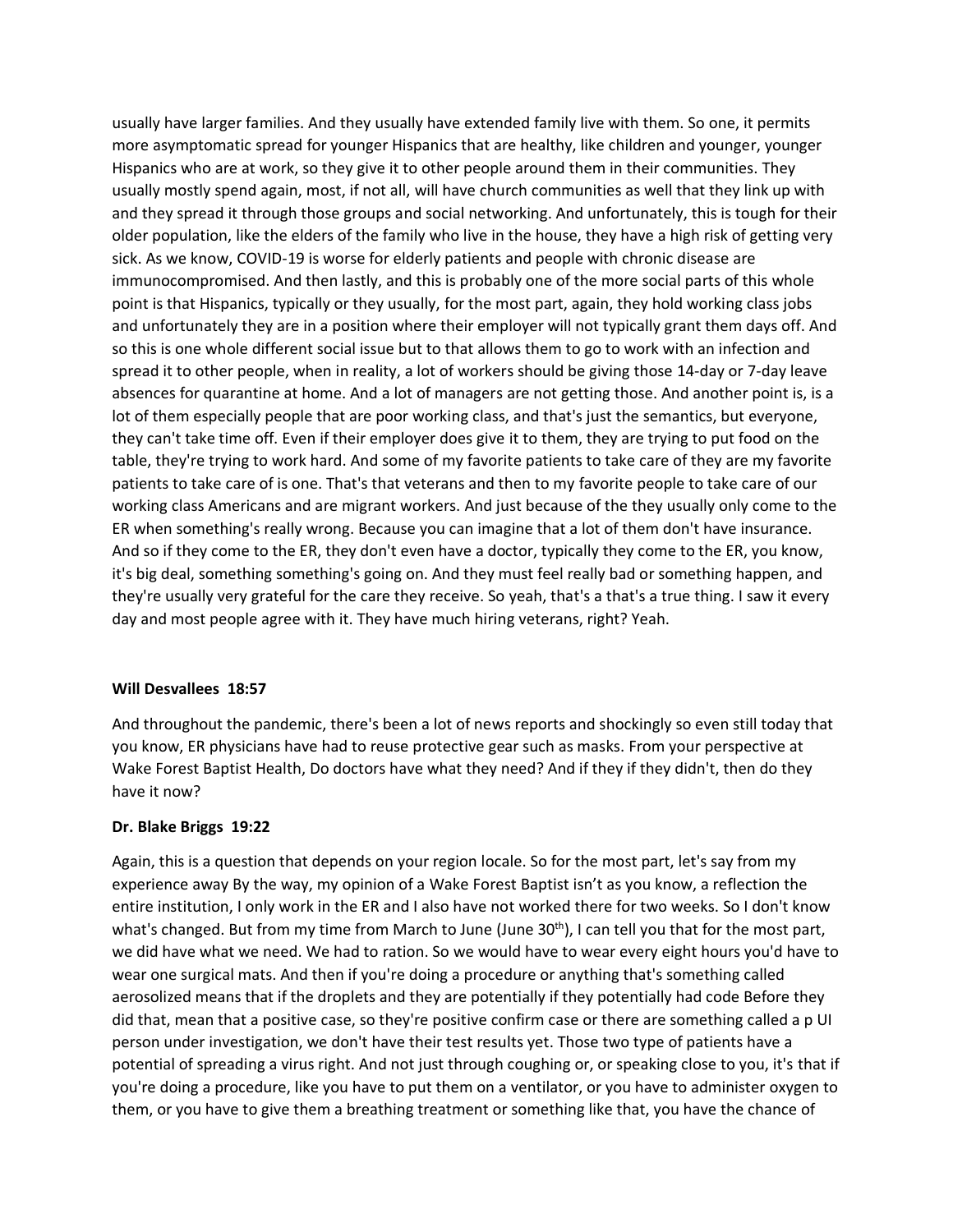unfortunately, spreading the virus into an air of mist form, which can be basically float around the room, it can get through your surgical mask. And so in that case, you need to wear a more powerful mask, which will be something called will be seen in the media called an N 95. Or something called pepper, which is basically a long name that you will need to know for kind of a hooded device with that air mask to it. And both of those are much more adept at preventing infection however, they're much more expensive and they're less common than your classic surgical mask or cloth covering. So for the most part, wait for us, at least, at least until the time I left we had what we need. Did we were we had to ration though we wouldn't have made it we didn't ration. Some hospitals easily ran out. They were not prepared for this they ran out. And it again it depends on what region the country referring to major cities absolutely running low. NYC ran out within like a few within a week and had to use trash bags, which was a horrible, to cover themselves and some rural areas, let's say I don't know there's a rural hospital in the middle of somewhere in North Alaska may not even need anything who knows. The reason there was so much fear about running out of BP early on is in this modern age companies sell PP like never before on the internet, like on Amazon and target. And I wouldn't say that's wrong, you know, they every they can do that if they want to. However, when hospitals especially at the time of pandemic, they're worried that people are just going to go buy bulk orders. Think about the whole toilet paper issue which is still an issue apparently if you go to the store, there's not enough toilet paper. And because people are just don't even get into it. We're just weird and they just Up until there for some reason, but it's the same thing with PPE's (Personal Protective Equipment). They go to the store and they buy PPE's which is wrong and healthcare employees are left behind. So this gets into your pipe questions later on of the whole mask thing. You know, initially I think some of the orders of the government, this is why it's so confusing. This is a whole different topic of mask issues is that you know, early on there is conflicting government advice on Yeah, you should wear a mask. You shouldn't if you're an average person, not in healthcare, and part of the reason was, I didn't want people to say: "yeah, you need a mask" and then they all go on Amazon or go to Target and buy up every mask possible and major companies are behind making masks and supplies specifically for healthcare. And so overall, to answer your question at Wake Forest Baptist, Yes, we had what we needed. I never felt that I was out of PPE, we never ran out. But we were short enough that I was rationing. But you know, I was wearing a mask, the same mask, maybe for four hours and I would try to switch halfway through the shift. So yeah, it was a closer than enough call.

### **Will Desvallees 23:01**

Yeah, I'm from New York. And I just remember when it broke out and we had to leave Wake Forest. It was just devastating seeing that was going on. And yeah, exactly. On the topic of masks, there's been a lot debate about whether it should be legally enforced and the mandatory wearing of masks in public. But from a medical perspective, is there any reason for people to not be wearing masks? Could it prevent them from getting a certain amount of oxygen that that would make it difficult? For example?

#### **Dr. Blake Briggs 23:35**

No, that's absolutely ludicrous. I'm laughing just because, you know, as a medical professional, there's always this again, this divide between people and medical people. And it's not at all a superiority thing.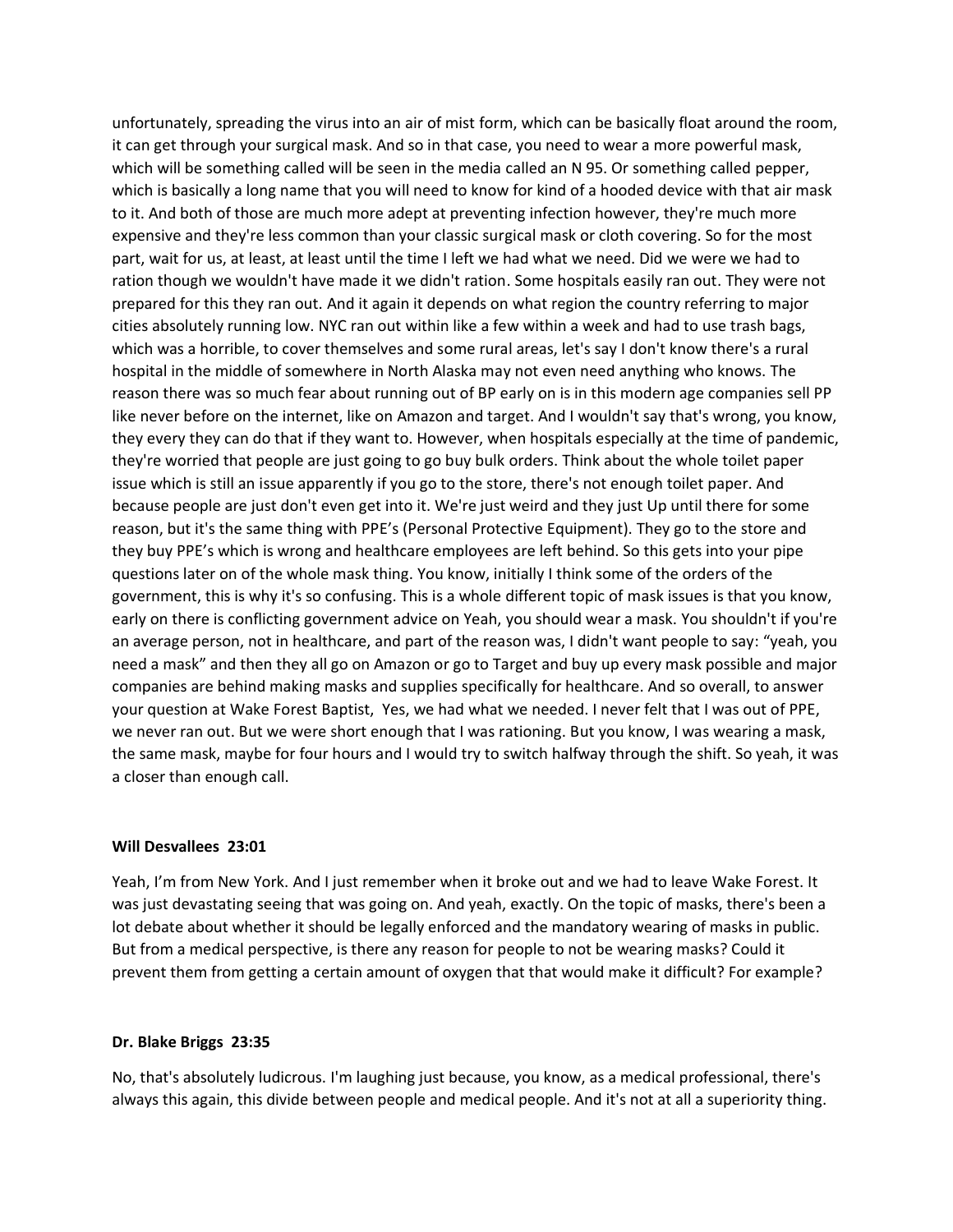And it's not at all it's more of a trust thing. You know, people that are not in a medical field trust people like myself to study and stay up to date on things. And so in the medical field, we take things for granted. We assume that's fixed. Some things that are just so basic and elementary, we would never think that a person would ever think a certain way about this one issue. And that comes to masks. And so unfortunately, I think there has been a little bit of a political Oh, there has been a lot of politicization of the word "masks", which is a whole different topic. But in general, what I'm trying to say is that there's no evidence of any of this stuff happening because it's just so ludicrous in terms of like not passing oxygen inside your mask, breathing in carbon dioxide, or whatever people are saying, I read it, and I just ignore it. Those things are just so absolutely ludicrous and stupid that there's no reason to study. I can't say it any other way. I can't say it any other way that makes any sense because to a medical professional, just certain things we know, that are just not the case. This, there's no need to study them. So no, there's absolutely no reason for people to not wear a mask, medically speaking. Now, there is a difficult question: of masks do anything? That is a difficult answer. There's difficult studies on that, right? You can imagine if you studied people wearing a mask, people not wearing a mask? Does it reduce infection? Well, you got to account for all these crazy variables, what town do they live in, What city you live in, What's the infectious rate of the virus, How often are they touching their face. Often they are washing their hands, there's so many things that you just can't account for. That's difficult to do from confounding variables. And, again, the biggest part of this, there has been studies done and they show a marginal benefit with masks. But there's statistical analysis is not the best a lot of them. And so I would say in general, and I'm sorry, the second added problem of masks and generals to get into this is, is that there's really, at the beginning of this, there was inconsistent advice from politicians and taught public officials. This confused the public, and we're in a horrible era, modern error, very sad of everything being very easily politicized and this really further exacerbated the whole debate, you know, people will go on the internet. And as everybody does they go on the internet and they, they find someone who agrees with them, and they just stick with that thought of saying, Oh, yeah, that just violates, you know, my rights or, you know, something like that or the other side saying you're not wearing a mask or an evil person. You know, both of those are wrong statements. I think. In general, I think if you're in the public space with people around you my medical advice portion of that since I'm a doctor, I can say, if you're in a public space with people around you, I think you should probably wear a mask and follow the local regulations where you are, and about close public space. I do that. If I'm out hiking alone, which I do a lot or I run a lot like I did earlier today. I don't wear a mask. I'm running alone. There's no one around me for miles, there's no reason to wear a mask. There's no reason to, if I'm at a park far away from someone from just sitting there if I'm at a coffee shop alone, maybe not wearing content more than 10 to 20 feet away from somebody no but I carry masks with me. And I always put it on when I am getting close to one less than 10 feet away. It's just being smart. If I'm indoors, and the business has asked me put on a mask, I'll put it on the simple act of good faith. And, you know, there's a lot of many people around you got to imagine there's people that have different levels of worry about this virus. Imagine there's some elderly people, there are some pregnant people, there are people that have AIDS or they have an organ transplant, they're on immunosuppressive drugs, they have lupus, they have horrible heart disease and brain disease. And they may be on different medications to put them at risk for COVID. So you can imagine they're walking around they want they have to go to the grocery store, maybe they don't shop for him, he met in the position they're at, they go to a grocery store, and people are walking on that mass that would worry them and I rightly so they're worried for their own life, their loved one. And so I think that's totally a risk benefit analysis, which we do often in medicine, there's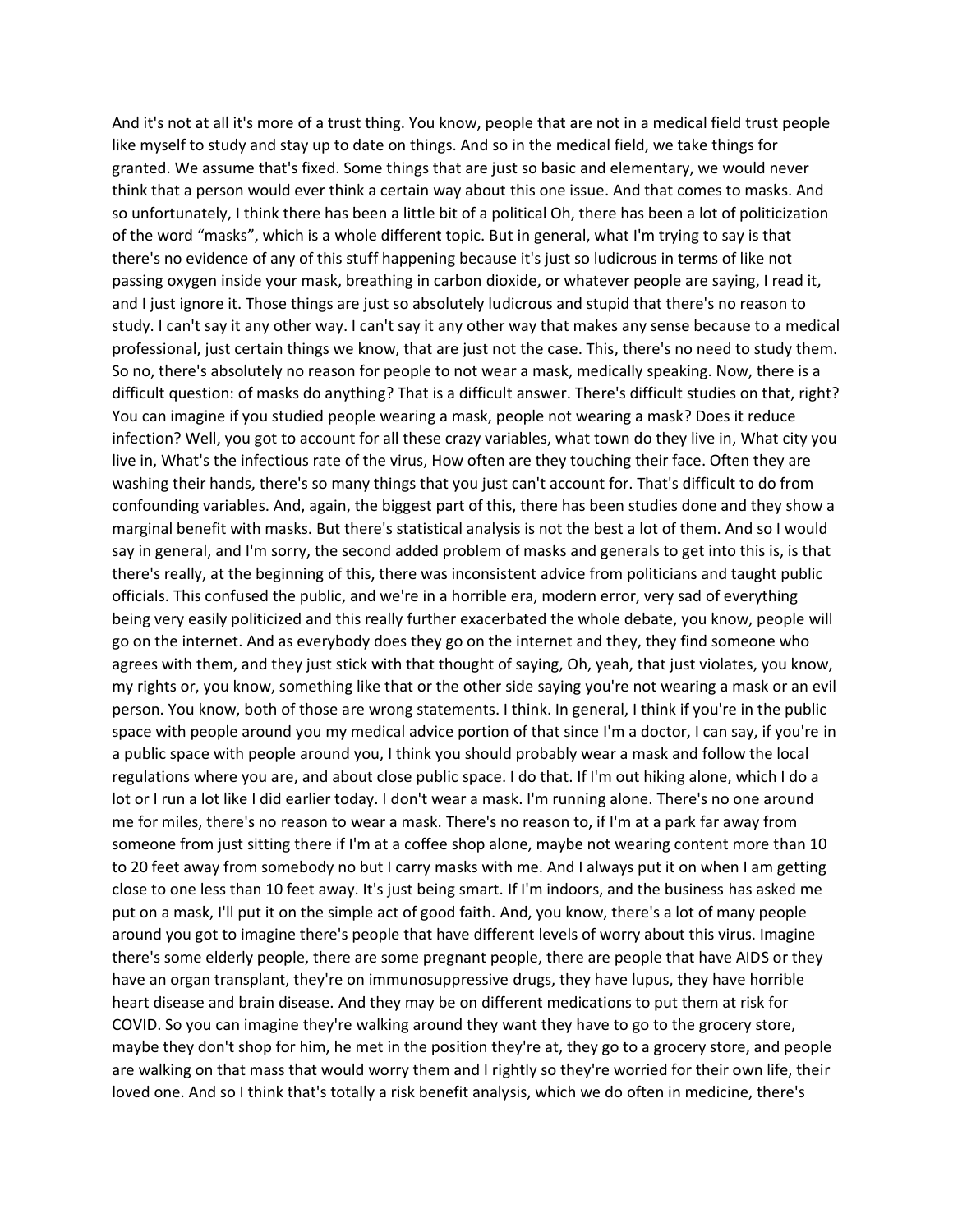almost zero risk, there is zero risk of wearing a mask other than the inconvenience, and the benefit might help vulnerable populations around you. And at a minimum, it's just psychological thing of not wearing one. And so again, hopefully that's a reasonable explanation, and a matte and also the last point of this, and a large amount of people in the country and worldwide have been found to have this virus asymptomatically. And it's possible again that these studies suck. They're not that good. It's possible that wearing a mask might actually have a marginal reduction transmission. There's almost no way we'll ever know this. But it's one of those things again, there's so many things we have in medicine. I have no evidence, this might be something that could be helpful.

## **Will Desvallees 28:30**

Yeah, no, absolutely. And it's unfortunate that it's been so politicized. Yeah. But so shifting away from masks. I wanted to ask you about testing, especially in North Carolina and Forsyth County. Was testing an issue at the beginning. And is it still an issue now? Are there enough tests today?

## **Dr. Blake Briggs 28:42**

Initially it was a huge issue nationwide, and in the first period of testing within the first one to two months of the virus was both embarrassing and just horrible for this country, with the modern healthcare system we have, it is absolutely embarrassing. I'm not casting blame on who it was. I don't care about that. That's not my place. But whoever it was, whatever it was, it wasn't just one person. The system elements of testing was awful in the first few months, and we missed that initial period of data collection, and we're paying for it. Tests were limited at hospitals initially at ours, it was extremely limited. And we'd even have it for like the first month and then starting in April, we can only test up to like 50 people a day. It was absurd. It was done. Are there enough tests today? For the most part, yes, this changes a good amount. What more and more? Yes, there are enough tests were broadly testing people, both discharged patients, and admitted patients for a while in April and May we only had enough tests to test people being admitted, you know, the quote unquote really sick ones and we discharge patients and say you might have covid, you may not go home and Gorky for seven days. That's what the whole country was doing. Some parts of the country are still doing that are short on tests. But for the most part, we do have enough tests. Again, I haven't been there in two weeks. I'm assuming it hasn't changed. No one's been really talking about it. And so yeah, there are enough tests, mostly nationwide now. And for the most part, I'm ordering when I was there. I was ordering several tests every shift.

## **Will Desvallees 30:28**

Well, that's good. It's good to hear that they're available now. And so the last the last question I want to talk to you about topic I want to talk to you about other was, you know, there's in Forsyth County, the positive test rate right now is around the rate is between 10 and 11%. The State of North Carolina has been fluctuating between eight and 10%. There has been a rise in the percentage of positive test rates and recently Today actually the CDC was declared that 18 US states were considered to be in the red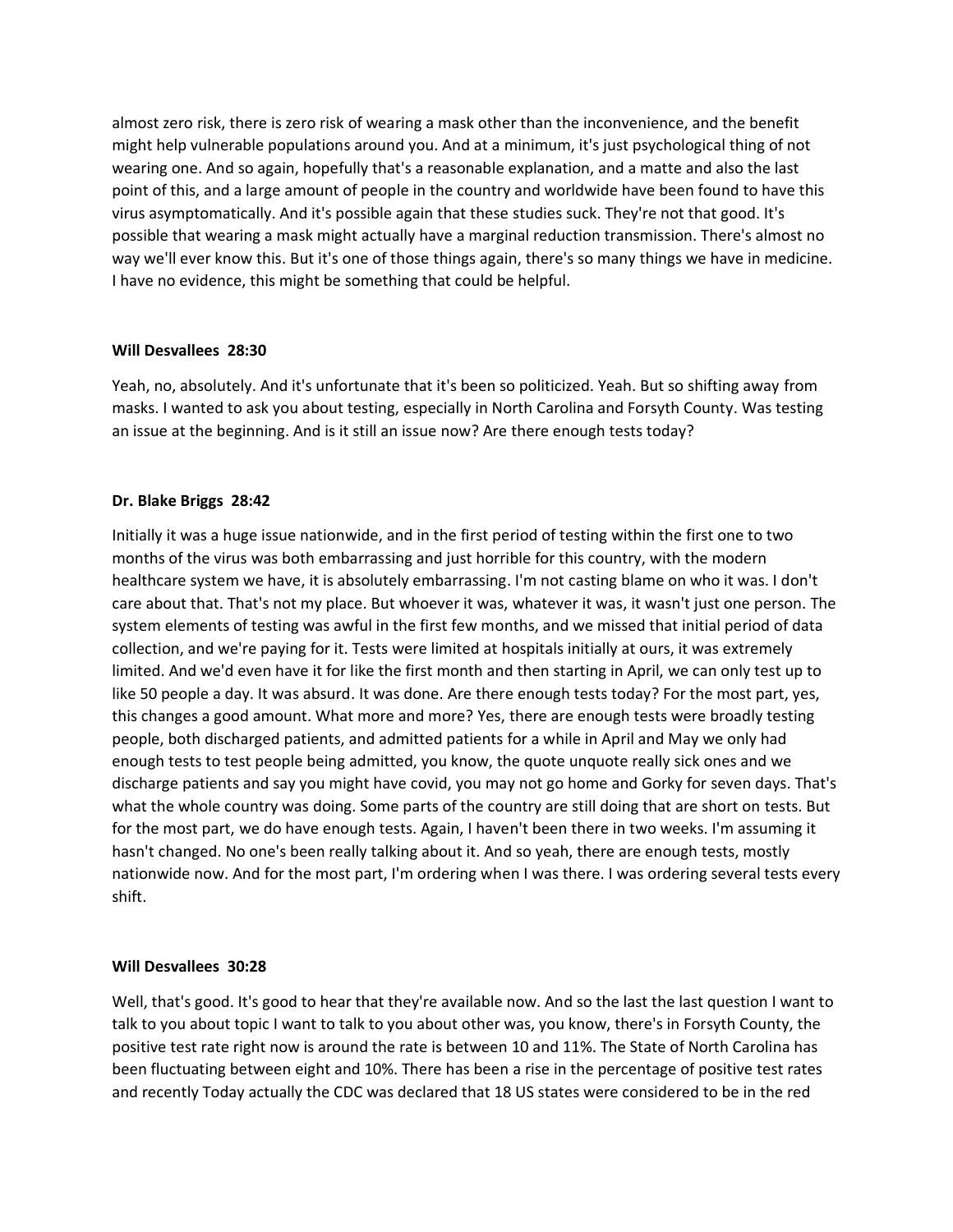zone. Among them was North Carolina. It encompasses the positive positivity test rate, and also the number of cases rising. So my question is do you think that North Carolina and specifically Forsyth County is ready to move out of its initial phases of reopening as we approach the fall and our schools that are being pushed by the federal government to reopen really, even if they if they use these creative and strategic ways Is it is it from a medical perspective, still too dangerous to open up our schools?

## **Dr. Blake Briggs 32:00**

That's a difficult question. And you can see everyone squirms and struggles with answering that on TV on the media or just in general, the COVID pandemic is, is presenting a lot of challenges. I think the two major challenges is one, it's a novel virus, we've never seen it before. So it's difficult to to predict. It's not the flu. The second major challenge is that we're in a, again, I hate to say that's a really difficult time in our country where we're in a modern era, which has never been seen before, where the internet makes things both accessible and difficult at the same time. And it is the first part of COVID I'll talk about which is means that our immune system is not used to fighting and stuff a virus. It's related to SARS. It's related to other coronaviruses that I've diagnosed throughout my career, but it's not the same. It's not the flu. The only similarity to the flu is it's the respiratory viral illness. That's it, they're not related at all. And the symptoms are pretty similar, but they are much more variable and COVID flu almost always have a fever. It's almost all In the winter, and it goes away each year pretty much on that note, because of that the virus is difficult to track symptom wise and so you can imagine imagine a virus This is a perfectly designed virus. In design I do not mean that I do not mean it is a weapon or whatever conspiracy theory people are saying that it was made in China I'm just saying designed is in the way the virus have evolved in in evolved as a as a in that region of China in spread from China. The virus is difficult to track symptom wise, you can imagine a virus that hides almost more or less than a large amount of population. So people like me people like you that I'm assuming you're healthy and you know, medical problems, Healthy People like us could probably shrug off the virus. And they said even initially, I'm sure this presents much higher Now initially and move on and Chinese. See, Chinese disease control data was suggesting that up to almost 40% of patients that are healthy can have an asymptomatic infection. So let's just rough roughly estimate about 50% of patients can Possibly a somatic infection in young people less than 50 years old. That's crazy. So you imagine that many people like us walking around thinking, Oh, it's just a cold or I don't even the only thing I had the virus I got over it, while the elderly, immunocompromised, chronic disease patients, they can easily die from it. And so reopening states reopening policies, especially in local areas, they need to be determined based on the state based on the county based on their infection rates. Do you know what the most rural state in the country is? I'm going to turn this interview around on you. I just learned this actually. I just learned this the other day.

# **Will Desvallees 34:31**

Um, no, let me… I'll give it a guess. Maybe, let's say Montana

**Dr. Blake Briggs 34:36**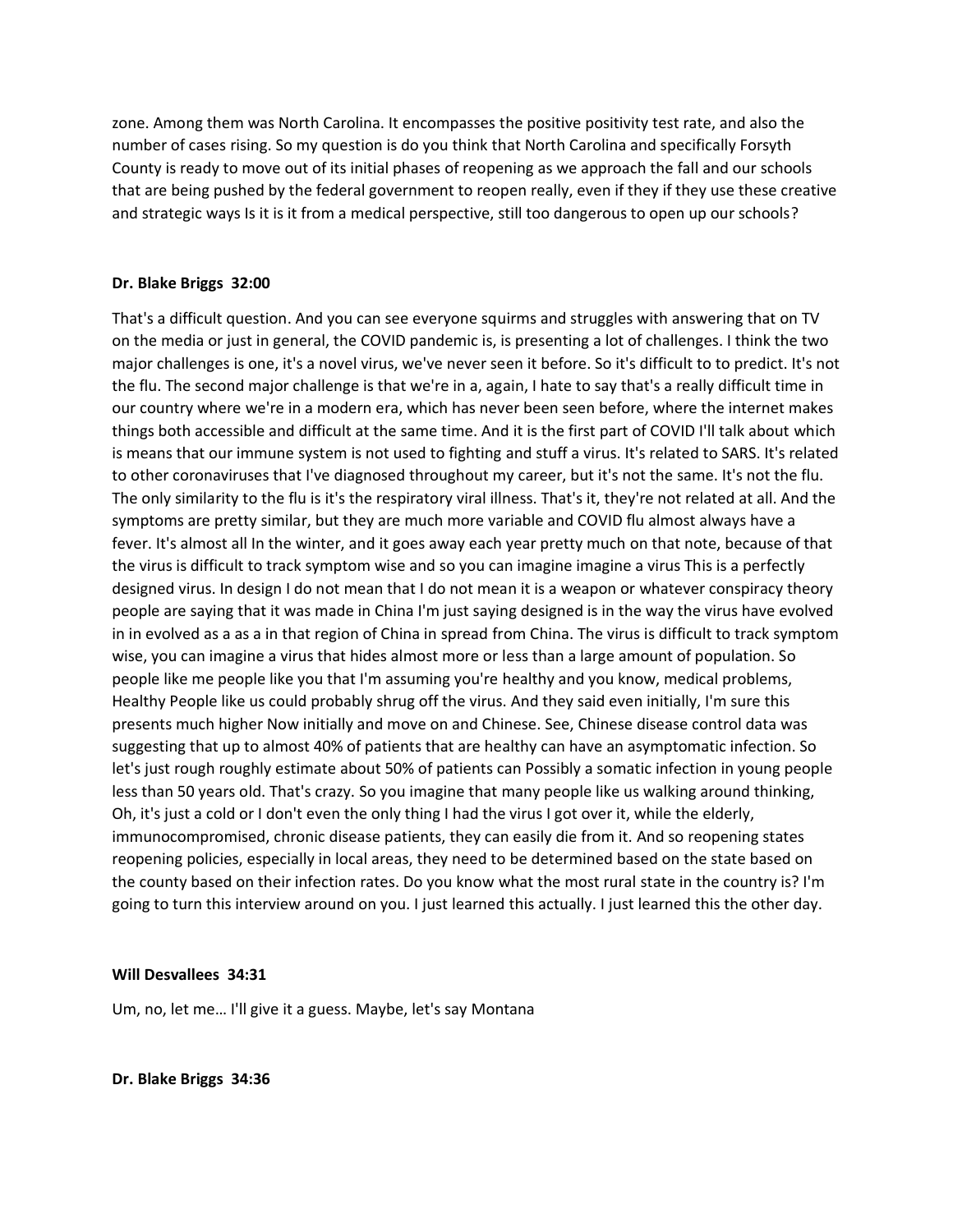That's what I thought. It's actually Maine. Now, which I wouldn't have guessed actually. And they base it off of the people per square mile. So the most populous state in the country is California, obviously. And so in Maine, I had to write this down because I almost forgot it. I didn't look at all the other states but mainly, I just looked at the two extremes. Imagine that comparing Maine and California when they're on opposite coasts, the popular And cultures are completely different. Imagine the heterogeneity of the population those areas too. And so then finally, consider the rural population. So Maine, there are 20, about 25 people per square mile in Maine. 60% of the population is considered rural in a rural area. Meanwhile, in California, they have 12 people per square mile. So that's literally twice as many people per square mile. And only 5%, just 5% of the state is considered rural 95% living in non rural areas. You can imagine just there the policies of reopening are completely different. You know, people that live in Maine may or may not suggest that, you know, why are we waiting to reopen when our infection rates are, I don't know, maintenance vectors, by the way, I'm assuming they're lower than California. So in general, what I'm trying to say is that this is a loaded, loaded question, and I don't think a broad sweeping federal policy from a central government is going to help this I think there should be a lot of guidance and a lot of we should heed the advice of healthcare ministers I can vouch, you know the people that have plenty of years experience Especially more than me, their public health officials and industry he even says it himself. Is that reopening depends on the state you're in it depends on your local area depends on what your infection rates are, you should listen to local officials. I think that's completely the right answer on this. And that's the way they should go regarding schools. Again, I'm not a public health expert. Can you imagine the difficult situation that school officials are in and just local officials in general, I don't envy their positions at all, I would never want to do any of that. Can you imagine making a decision on behalf of all your local community or state or even if you're a federal government employee? Can you imagine that no one will ever be happy with your decision. So you're always going to have at least half the country Madigan probably in general, maybe more than half. And so there'll always be someone upset. And so the driving issue behind moving forward with any COVID policy, reopening of businesses reopening of schools, is that you always have people who want to be heard. And so that's what I call something called expert syndrome. There's this Something in medicine that we call the Dunning Kruger effect, if you've heard of that, and it's been studied a lot in psychiatry, actually, but it's in medicine, we talk about it too, because it has to do with resonant training, like training doctors. And in general, the Dunning Kruger effect you can look it up, it's really fascinating, is a cognitive bias in which people with low abilities, they're not that smart, or they don't have experience. They overestimate their abilities. They think they are smarter than they actually are. And it's related to a cognitive bias of like an illusion, an illusory superiority, and it comes from the inability of people to look inward and think I don't, I'm not that smart. I don't have that ability. And so combined with social media and the internet and the ability for everyone in the world to connect with each other, you have all these people that think they're experts that constantly connect with each other. And so 24 seven people with similar ideas can connect and say, Oh, yeah, that person from Kansas that commented on the CDC website on Facebook, they had a good point. Why are we doing this? Why are we Math. Well, why aren't we reopening everything yet? And so, you know, do I think that everyone who works in government knows everything and always best public interest? Probably not. But I think they're in a very unenviable position. And and the basics to think about this when it comes to reopening is that the news is always going to focus on rising cases with pinpoint accuracy because that news sells always, and their job is to warn people they know the bad news will always get people in action. So confirm cases do not automatic automatically mean more deaths. hospitalizations are more important to look at. Right?